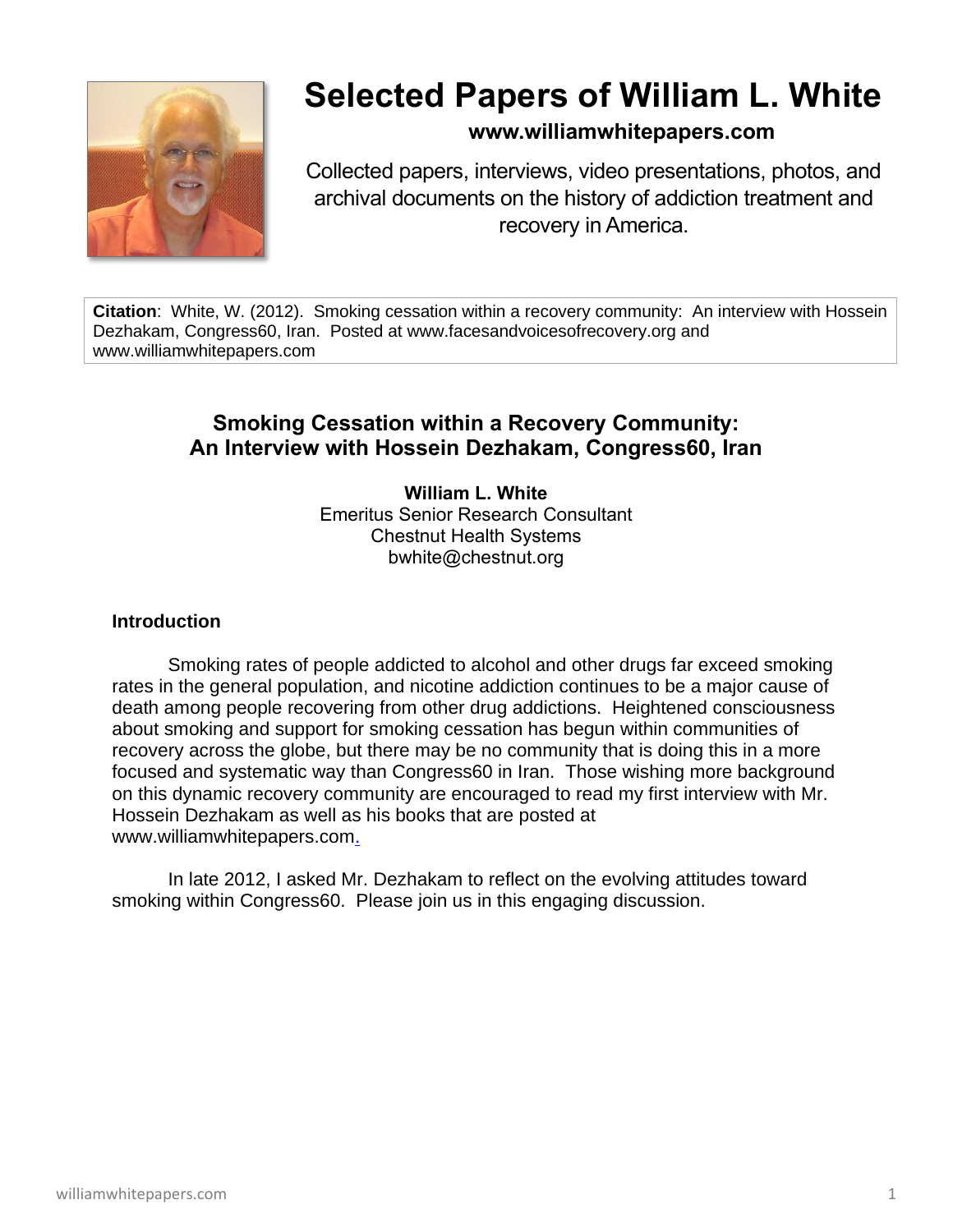

*William White***:** Hossein, it is a pleasure to be talking with you again. Could you describe the prevalence of smoking and attitudes toward smoking during the early years of Congress60?

*Mr. Hossein Dezhakam***:** Hi, Bill, I am also so glad to have this second interview with you. About your question, from the early years of Congress60 until 8 or 9 months ago, smoking was common in Congress60. Smoking was common in the academy branch after group therapy sessions. Smoke would fill the hall like a fog. We had no choice but to set a strong ventilator on

the roof, which works like a jet engine to get the smoke out of the rooms. Imagine 400 people smoking together!

*William White***:** Through our long correspondence, I am familiar with Congress60 and the involvement of many of its members in sports. How did you put sports and smoking together?

*Mr. Hossein Dezhakam***:** [laughing] You are right, imagine athletic people smoking cigarettes before, after, or at the resting times between competitions. It's ridiculous, but we were really doing it, and from our point of view, it was ordinary. But from others' point of view, it is quite surprising and clearly harmful.

*William White***:** With all of the planning that goes on within Congress60 at various levels, how did you disregard this issue for so long and not rectify it?

*Mr. Hossein Dezhakam***:** Dear Bill, water was shod from the wellspring, meaning that I was the leader of smokers.

*William White***:** How many cigarettes did you smoke per day and for how long?

*Mr. Hossein Dezhakam***:** I smoked for about 35 years and smoked 40 cigarettes per day, more or less. During these 35 years, I never stopped smoking.

*William White***:** What events led you to reevaluate the issue of smoking among members of Congress60?

*Mr. Hossein Dezhakam***:** I was never ready to reevaluate the issue of smoking among members of Congress60 because I was interested in smoking, and I believed I could not do my regular tasks without smoking, not even my writing. I thought during those 35 years of smoking that my brain was completely dependent on nicotine and that I would not be able to function well without it. I was always an advocate of this theory that despite the harm of smoking, there must also be some benefits to it. I was reasoning that nobody had searched for smoking benefits, and that if they did, they would identify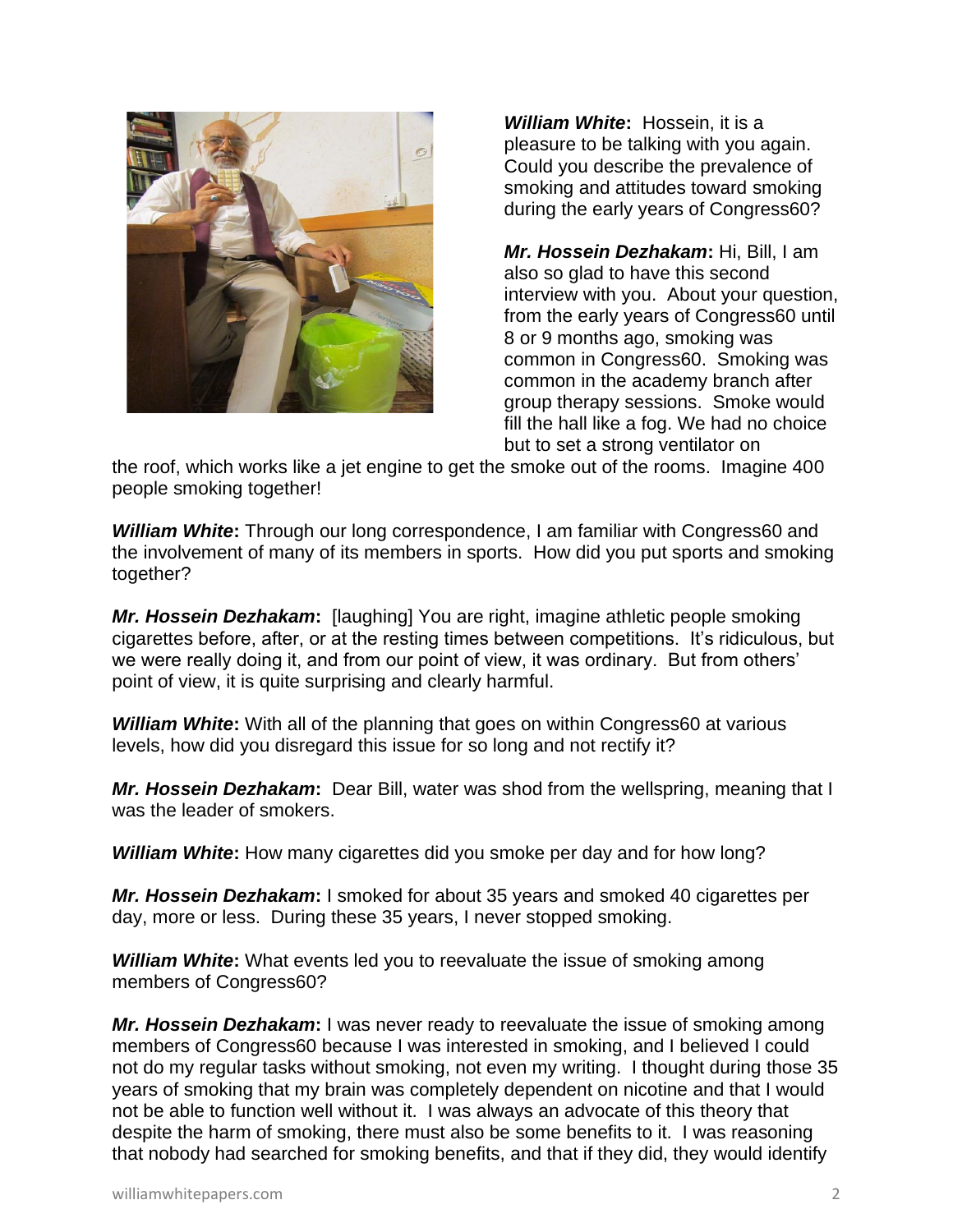such benefits. If you remember, when you wrote an essay about smoking harms, you and I had quite the controversy about this issue while I was an advocate of smoking.

*William White***:** [laughing] Yes, I remember. So what changed your mind?

*Mr. Hossein Dezhakam***:** Very simple, simpler than you could imagine, and dangerous, more dangerous than what could happen to a man. Exactly on 2012/2/4 around 2 pm, I was speaking with a meth addict who was delusional and I felt a tiny physical distress. Half an hour later in my office, I suddenly felt a cold sweat all over my body and I could not walk. I called for one of my colleagues, who called an ambulance immediately. When I came to my senses, I found myself in the hospital. They took my clothes off, put proper hospital clothes on me, and attached a variety of wires to me, and began different injections and gave me a variety of pills to ingest. I told the doctor that I wanted to smoke. The Doctor laughed and said "You are in a hospital and smoking is forbidden in hospitals." "I will find solitude to smoke," I thought. However, I told the doctor what had happened to me, and asked when I could go home. The Doctor said, "You had a heart attack, a dangerous one. You died and were revived. You will stay here tonight." I stayed several nights and was transferred into

CCU.

**William White:** I suspect you were continuing to find that solitude to smoke.

*Mr. Hossein Dezhakam***:** Fortunately or unfortunately, in CCU, they wouldn't even let me out of bed. I tried to get out of bed without permission once in order to find a place for smoking. I disconnected the wires one by one and disconnected my IV serum as well. Suddenly I fell down. The nurses heard my crash, and they ran to me and raised me up. Fortunately I was not hurt.

*William White***:** Did you then give up the idea of smoking?

*Mr. Hossein Dezhakam***:** The nurses and the doctor helped me get on the bed and reattached all the wires again and impugned me about trying to get off the bed without help and permission.

But no, I didn't give up the idea of smoking. I was like a boxer who was beaten in the boxing ring and every time I fell down, with the boxing referee counting 1…..2…..3… my brain cells would yell nicotine………nicotine…….nicotine…..so I would stand up again, and I would crash down again with another hit from my opponent. Dear Bill, for 35 years, my brain cells had been set with nicotine. I lied on the bed dreaming of a cigarette and the slogan "nicotine, nicotine, nicotine" kept ringing in my mind. My brain cells were demanding a cigarette. Suddenly something crossed my mind, and I remembered the DST method, which I had used in order to cure the addiction of smoking opium. [Dezhakam is silent]

*William White***:** Could you describe how you are applying the DST method to the treatment of nicotine addiction in Congress60?

*Mr. Hossein Dezhakam***:** In order to cure the addiction of smoking opium, I first changed the opium smoking to opium eating and then tapering my daily dosage according to the DST method until the opium eating reached zero. Lying down on the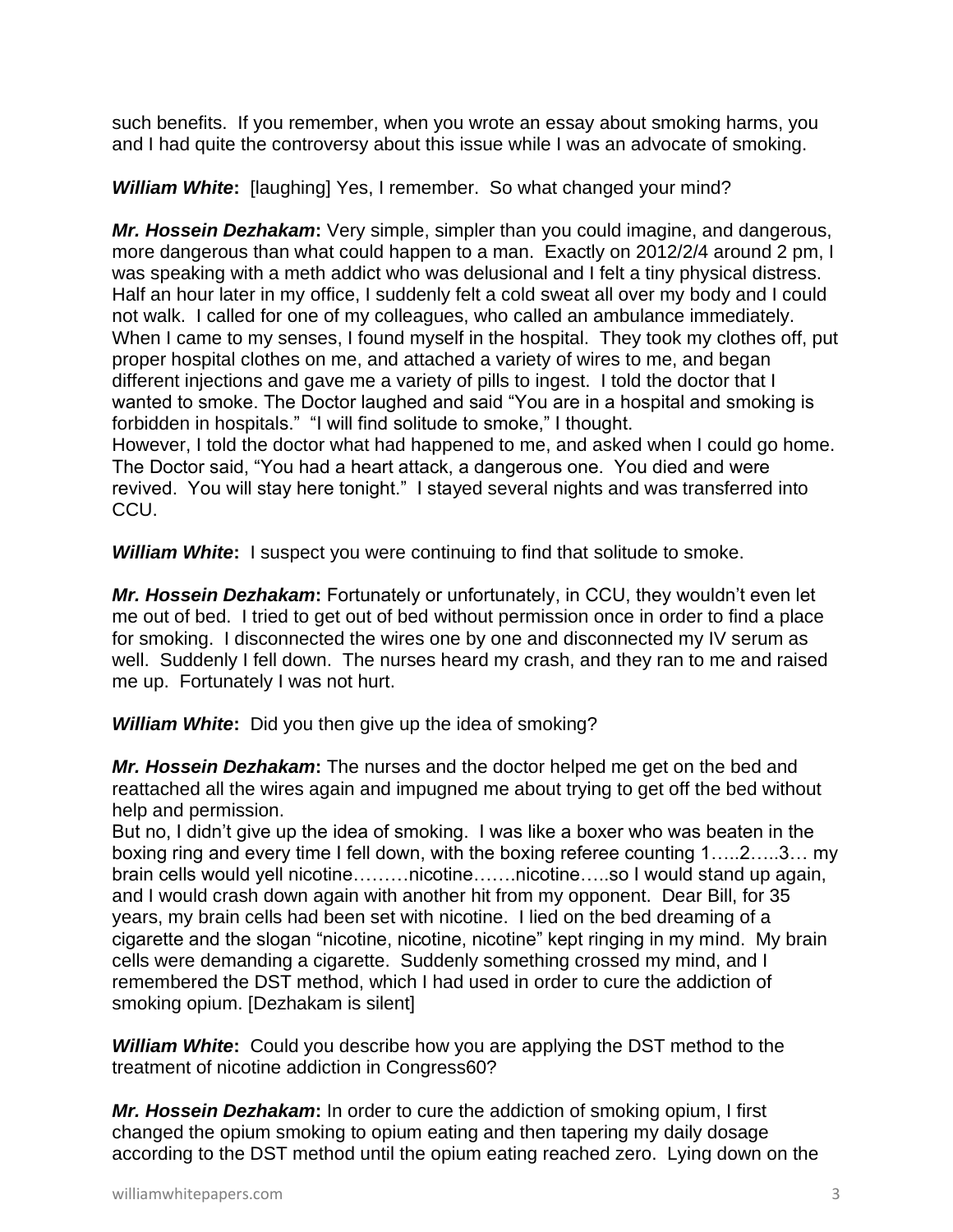bed in the hospital, I decided to do the same with smoking cigarettes. "Is it ok to use oral nicotine instead of smoking," I asked the doctor; he said it would be all right. Immediately, I sent someone to buy some oral nicotine. I started to chew the nicotine gum on the bed, and after hospital discharge, I promulgated this between Congress60 members who were volunteered, which I will explain later.

**William White:** Did chewing the nicotine gum stop your cigarette smoking temptation?

*Mr. Hossein Dezhakam***:** Yes, chewing oral nicotine stopped my temptation to smoke cigarettes by more than 50 percent. This is normal, of course; my brain needed nicotine, and oral nicotine provided much of it.

*William White***:** Have you had to change the DST method in applying it to nicotine addiction compared to how you have used it in the treatment of other addictions?

*Mr. Hossein Dezhakam***:** No, there weren't many changes. The principle of the DST method is constant, meaning "D," the decrease Coefficient is 0.8; "S," step time is 21 days at each level; and "T," minimum time is 10 months. But in the DST method applied for cigarettes, there is no change in initial oral nicotine dose for 3 months. These first 3 months are for initial adjustment to oral usage, with tapering oral nicotine usage starting at the 3-month mark. Another issue is usage timing. In implementation of the DST method applied to cigarettes, there is no specified time to take oral nicotine, but the daily usage amount shouldn't be more than the specified amount. It's okay if it becomes slightly less than the specified amount as long as tapering does not occur too quickly.

*William White***:** How do you calculate the amount of oral nicotine to be taken?

*Mr. Hossein Dezhakam***:** From the pack of cigarettes and the number of cigarettes that smoker smokes per a day. For example, if someone smokes 30 cigarettes per day, we begin by calculating the amount of nicotine in a cigarette, which is 0.50 milligrams. Now, if we multiply that amount by the smoker's daily usage, the daily nicotine amount will be obtained.

30 X 0.5=15 milligrams of nicotine per day





*William White***:** How do you calculate the number of nicotine gums for one day?

*Mr. Hossein Dezhakam***:** The amount of nicotine in each piece of nicotine gum is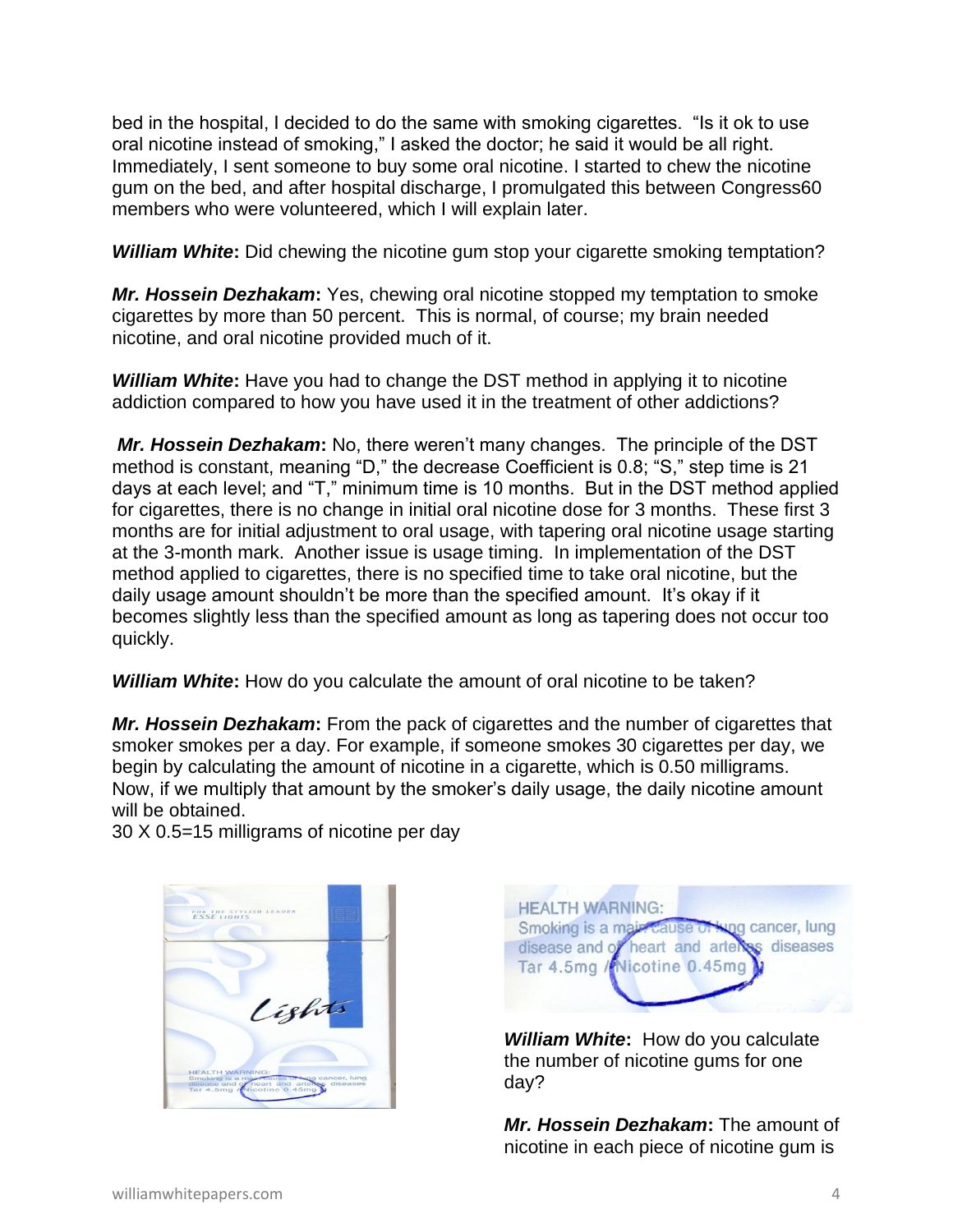written on the package. For example, the nicotine amount of each nicotine gum is 2 milligrams in one pack, and the nicotine amount usage per day divided



by the amount of nicotine in the gum will be the number of nicotine gums needed. 15/2=7.5 (number of nicotine gums).

I suggest dividing each gum into four parts, and every day we put our nicotine gums in a small box just like a pack of cigarettes and chew one or two parts any time we desire.



If each nicotine gum contains 2 milligrams of nicotine, and we divide this gum into four parts, then each part contains 0.50 milligrams of nicotine.



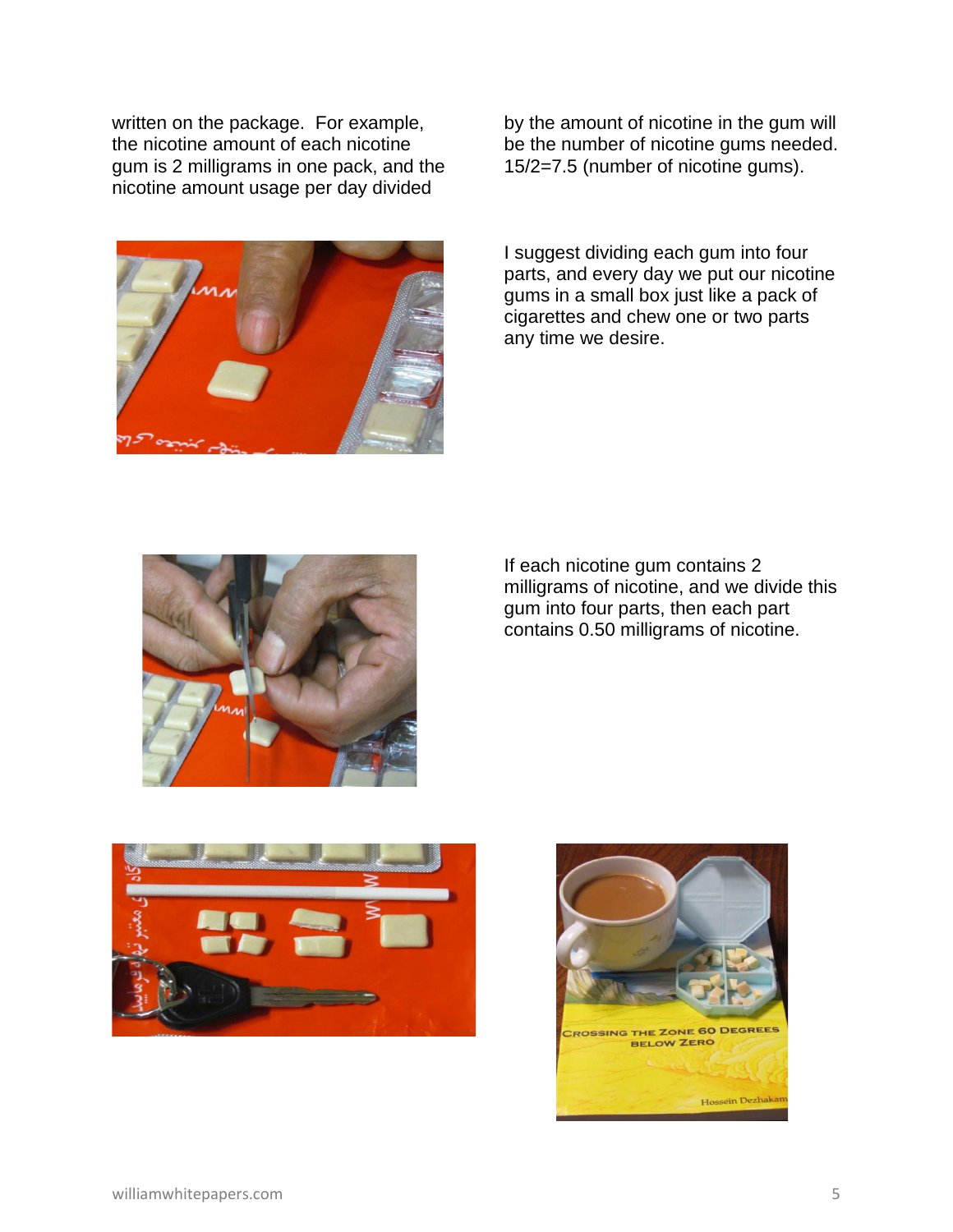*William White***:** Smokers have been using nicotine gum for years in order to stop smoking. What is distinctive in using the DST. method that makes it more successful?

*Mr. Hossein Dezhakam***:** That's a good question. Nicotine gum has been used for years now, but the key is how the nicotine gum is used. I believe the longer tapering period using the DST method will prove more successful than the usually shorter periods that people have used the nicotine gum. Time will tell. We will be studying our degree of success and sharing our results with the world.

*William White***:** What other supports are provided to those seeking to quit smoking?

*Mr. Hossein Dezhakam***:** The most important support is knowledge and applying the proper and scientific method in order to cure smoking. Volunteers can also join the William White's legion, which are groups we have formed to support members who have chosen to stop smoking. We named the legion after you because all the members of Congress60 are familiar with you, and because I value our friendship and the research that you have done.

**William White:** I consider that a great honor. Are these methods of support provided on a voluntary basis or is this now mandated for all members of Congress60?

**Mr. Hossein Dezhakam:** It's on a voluntary basis for now, and people who want to participate in this project must have stopped drug usage at least for one year. In other words, they may get involved in this project one year after their addiction redemption, and I do not recommend it for people who are still in treatment. They must firstly cure their alcohol or narcotics addiction and then they could get into this project in order to stop their cigarette smoking as well. Of course we may change our decision in future as we gain more knowledge about the above-mentioned issue.

*William White***:** Have you observed or had reported any changes in the quality of recovery of those who have stopped smoking?

*Mr. Hossein Dezhakam***:** Yes I have, especially among athletes of Congress60; smoking cessation had a great impact on their breath, lungs, sleeping, coughing during sleeping, and also on their self-confidence .

*William White***:** How many people are now a part of these smoking cessation efforts?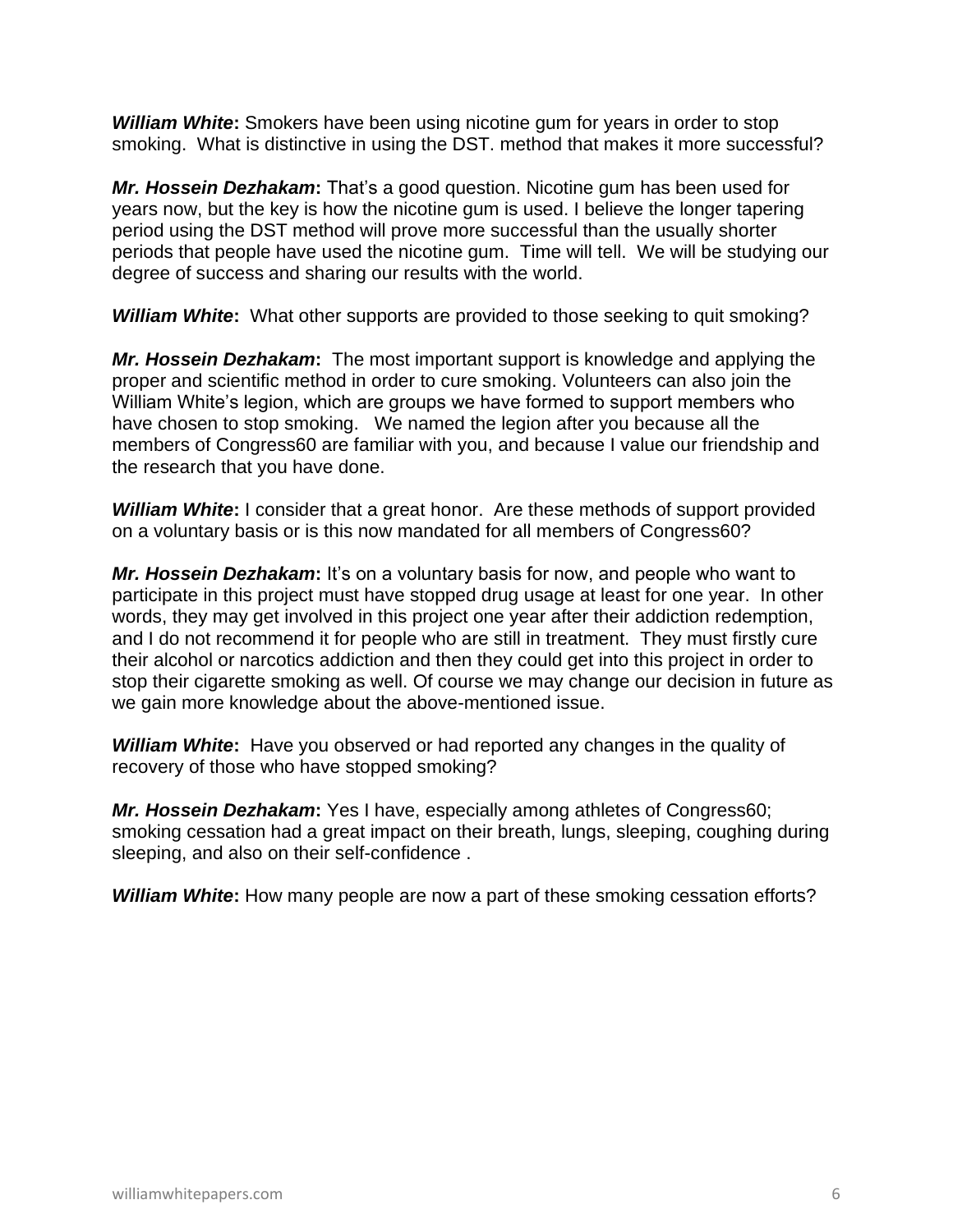

*Mr. Hossein Dezhakam***: A**fter smoking cessation, using DST method principles and chewing nicotine gum, and because I fully believed in this approach, I declared it among Congress60 members after my hospital discharge and asked for some volunteers to become involved in the smoking cessation project. After 3 months, I chose 30 of them who had stopped smoking completely as my assistants, and they are the guides of the smoking cessation project. Every one of them has some students now, and I think there are more than 150 people who are now part of the smoking cessation project.

*William White***:** How would you describe the attitudes toward this change in Congress60 among those who continue to smoke?

*Mr. Hossein Dezhakam***:** I think most of them believe that there is a new applied method for smoking cessation now. Some of them are waiting to see the results of others who are volunteered in this project about whether they will cure their smoking or not. Some others are getting involved in this project, and all in all, I think the number of people who want to stop smoking will continue to increase.

*William White***:** How do you now view smoking as an issue for people in recovery from other addictions?

*Mr. Hossein Dezhakam***:** I believe if a person does not have any diseases, it's better to stop smoking one year after other addictions are cured, , and I think smoking cessation is easy chewing nicotine gum using the DST method principles.

*William White***:** I know you are collaborating on scientific studies of your approach to smoking cessation, but I am wondering if you could share your experience to date about how successful these methods are proving to be.

*Mr. Hossein Dezhakam***: D**ear Bill, my experiences on alcohol, narcotics, drugs, and nicotine addiction shows that the professionals have missed an important fundamental and scientific point on this matter, and I believe they won't reach the certain addiction cure unless they pay attention to this important matter.

*William White***:** What is this point; would you please explain it more?

*Mr. Hossein Dezhakam***:** I will raise the issue with a simple question, "What is the reason that if somebody drinks alcohol, he or she will become drunk? Or if someone uses narcotics, his temperament will change, or smoking a cigarette in a weaker